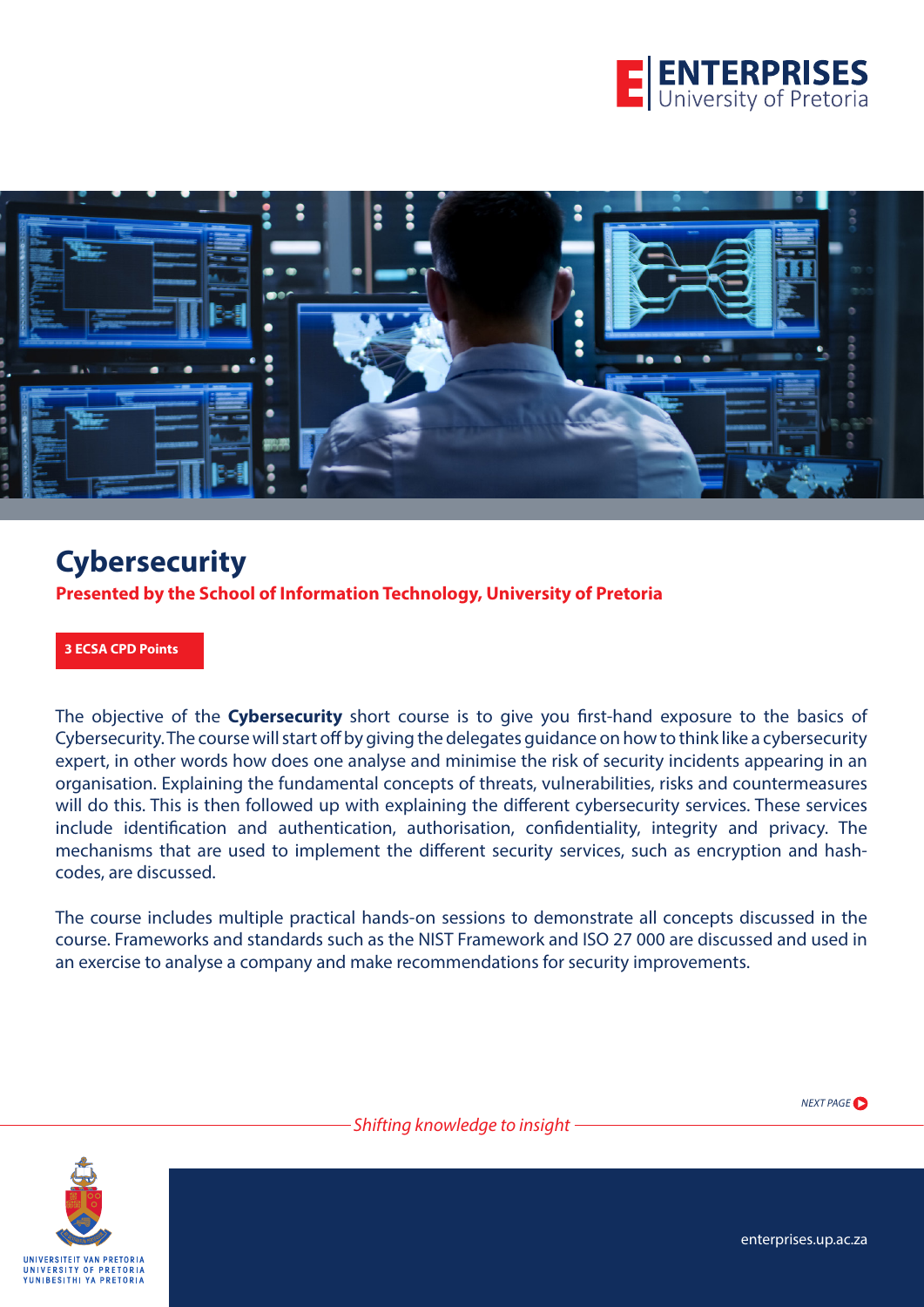

**Presented by the School of Information Technology, University of Pretoria**

### **Course content**

- Introduction: Current state of cybersecurity in South Africa and globally
- Thinking like a cybersecurity expert. Understanding the cybersecurity landscape
- Information security service 1: Identification and authentication
- Endpoint protection
- Information security service 2: Authorisation
- Setting up access control lists: Windows/Linux/Mac etc.
- Information security service 3: Confidentiality
- Information security service 4: Integrity
- Information security service 5: Availability
- Information security service 6: Privacy
- NIST Cybersecurity Framework: Putting it all together

#### **Course fees**

#### **R11 250.00 per delegate (VAT incl.)**

Course fees include all course material, refreshments and lunch during contact days.

**Course fees must be paid in full 14 days prior to course start dates. Proof of payment can be submitted to enrolments@enterprises.up.ac.za.**

#### **Admission requirements**

Prospective delegates should at least have a matric qualification and five years' relevant work experience, or any Bachelor's degree. The course would benefit project managers, staff in network operations, computer technicians, M&V professionals and ICT Professionals.

#### **Accreditation and certification**

Enterprises University of Pretoria (Pty) Ltd is wholly owned by the University of Pretoria. As a public higher education institution, the University of Pretoria functions in accordance to the Higher Education Act 101 of 1997. Enterprises University of Pretoria offers short courses on behalf of the University and these short courses are not credit-bearing, and do not lead to formal qualifications on the National Qualifications Framework (NQF) – unless stated otherwise. Delegates who successfully complete a short course and comply with the related assessment criteria (where applicable) are awarded certificates of successful completion and/or attendance by the University of Pretoria.

#### **Registration and enquiries**

**Client Information Centre** Tel: +27 (0)12 434 2500 Email: info@enterprises.up.ac.za

### **Course presenters**



#### **Prof Jan Eloff**

**Jan Eloff** obtained a PhD (Computer Science) from the University of Johannesburg. He is a NRF-rated researcher who is a leading expert in cybersecurity with more than 32 years industrial, academic, consulting and research experience.

At the University of Pretoria he is currently appointed as a Full Professor in Computer Science, and he is one of the founders of the Information and Computer Security Architectures (ICSA) research laboratory, which is part of the Department of Computer Science.



#### **Prof Hein Venter**

**Hein Venter** received a PhD (Computer Science) from the University of Johannesburg, where he worked as a lecturer from 1998 to 2002. He is the research group leader of the Digital Forensic Science (DigiForS) Research Group

at the University of Pretoria. He is also a founding member of the ISSA Conference in 2001.

His research interests lies in Digital Forensics and Cyber Security.

*Shifting knowledge to insight*

### www.enterprises.up.ac.za

127 (0)12 434 2500 +27 (0)12 434 2505 × info@enterprises.up.ac.za → Private Bag X41, Hatfield, 0028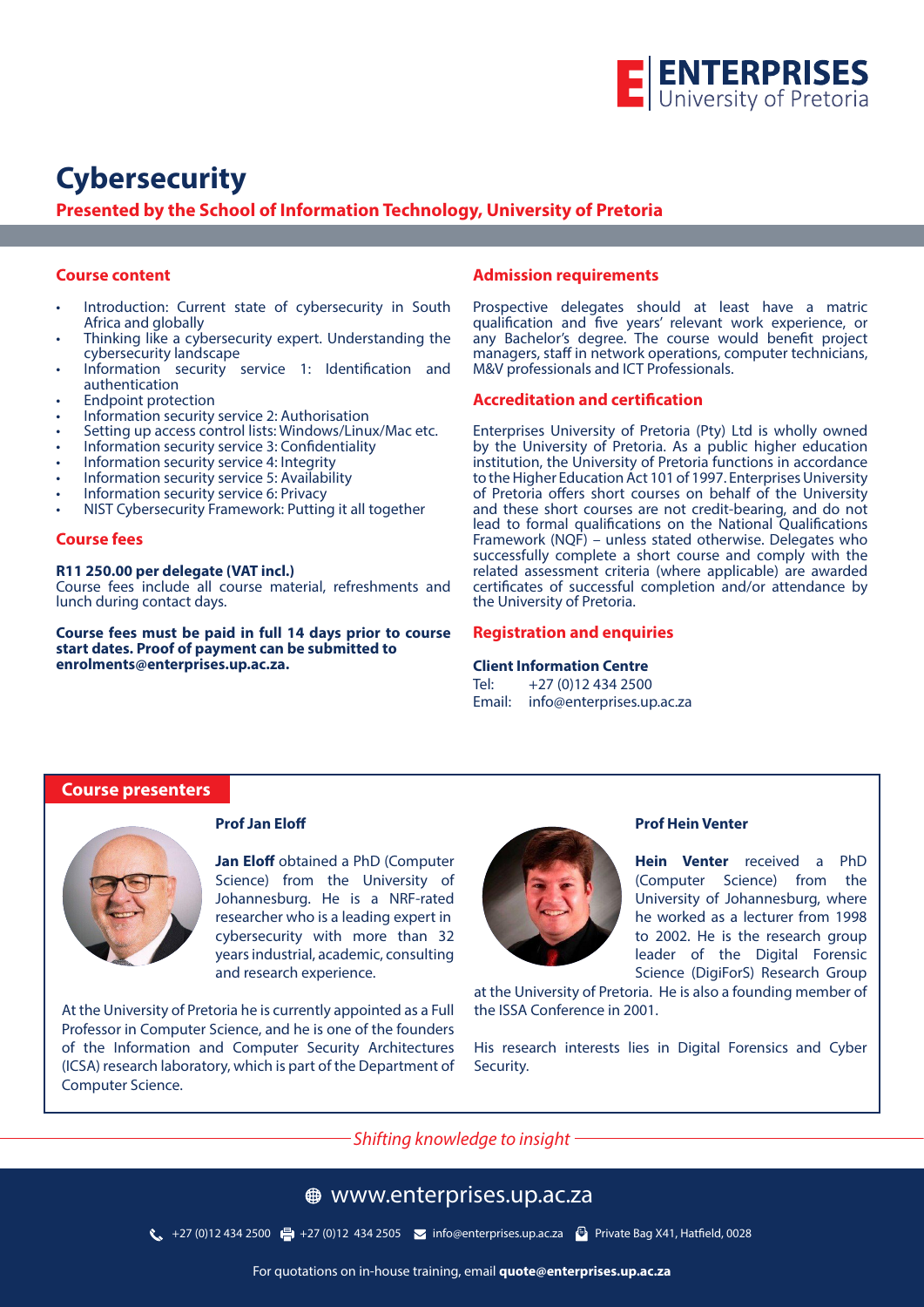

## **Presented by the School of Information Technology, University of Pretoria**

### **Course outline**

| DAY <sub>1</sub> |                                                                                                                                                                                                                                                                                            |                                        |
|------------------|--------------------------------------------------------------------------------------------------------------------------------------------------------------------------------------------------------------------------------------------------------------------------------------------|----------------------------------------|
| <b>Time</b>      | <b>Topic</b>                                                                                                                                                                                                                                                                               | <b>Presenter</b>                       |
| 08:45-09:00      | Welcome                                                                                                                                                                                                                                                                                    | <b>Jan Eloff</b>                       |
| 09:00-10:00      | <b>Lecture 1: Introduction</b><br>Current state of cybersecurity in South Africa and globally<br><b>NIST Cybersecurity Framework</b><br>Brief overview: Identify/protect/detect/respond/recover<br>$\bullet$                                                                               | <b>Jan Eloff</b>                       |
| $10:00 - 10:45$  | Lecture 2: Understanding the cybersecurity landscape<br>The building blocks:<br>CIA - Confidentiality/integrity/availability<br>$\bullet$<br><b>Threats</b><br>$\bullet$<br>Vulnerabilities<br>$\bullet$<br><b>Risks</b><br>$\bullet$<br>Countermeasures<br>$\bullet$                      | <b>Jan Eloff</b>                       |
| $10:45 - 11:00$  | <b>Break</b>                                                                                                                                                                                                                                                                               |                                        |
| $11:00 - 11:45$  | Lecture 3: Information security service 1: Identification and authentication<br>Digital identity management/digital certificates<br>$\bullet$<br>Passwords and password tools<br>$\bullet$<br>Phishing<br>$\bullet$<br>Anti-virus<br>$\bullet$<br><b>Digital certificates</b><br>$\bullet$ | <b>Jan Eloff</b><br><b>Hein Venter</b> |
| $11:45 - 12:30$  | <b>Practical Session 1: Endpoint protection</b><br>Desktop (Firewall)<br>$\bullet$<br>Operating system (iOS, Android)<br>$\bullet$                                                                                                                                                         | <b>Hein Venter</b>                     |
| $12:30 - 13:30$  | Lunch                                                                                                                                                                                                                                                                                      |                                        |
| $13:30 - 14:30$  | Practical Session 1: Endpoint protection (continued)<br>Browser (Internet Explorer, Firefox)<br>Network (Intrusion detection)                                                                                                                                                              | <b>Hein Venter</b>                     |

*Shifting knowledge to insight*

# www.enterprises.up.ac.za

127 (0)12 434 2500 (-1) +27 (0)12 434 2505 → info@enterprises.up.ac.za → Private Bag X41, Hatfield, 0028

For quotations on in-house training, email **quote@enterprises.up.ac.za**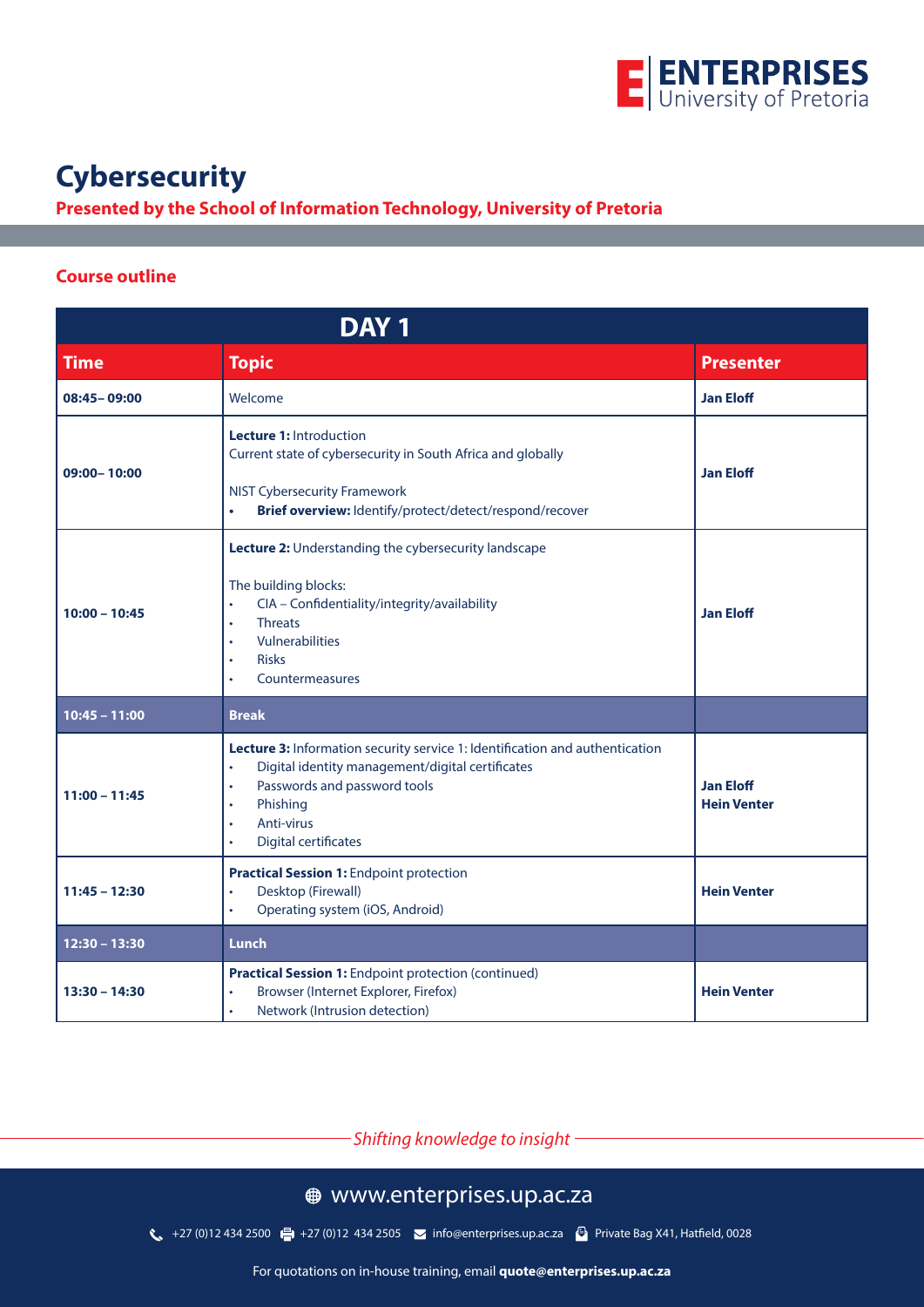

# **Presented by the School of Information Technology, University of Pretoria**

| <b>Time</b>     | <b>Topic</b>                                                                                                                                                                                                            | <b>Presenter</b>   |
|-----------------|-------------------------------------------------------------------------------------------------------------------------------------------------------------------------------------------------------------------------|--------------------|
| $14:30 - 14:45$ | <b>Break</b>                                                                                                                                                                                                            |                    |
| 14:45-15:30     | <b>Lecture 4:</b> Information security service 2: Authorisation<br>Basic access control models - military vs. commercial models<br>Concept of "least privilege" and "separation of duties"<br>Role-based access control | <b>Jan Eloff</b>   |
| 15:30-16:15     | <b>Practical Session 2:</b> Setting up access control lists Windows/Linux/Mac etc.                                                                                                                                      | <b>Hein Venter</b> |

| DAY <sub>2</sub> |                                                                                                                                                                                                                                                                              |                                        |
|------------------|------------------------------------------------------------------------------------------------------------------------------------------------------------------------------------------------------------------------------------------------------------------------------|----------------------------------------|
| <b>Time</b>      | <b>Topic</b>                                                                                                                                                                                                                                                                 | <b>Presenter</b>                       |
| 09:00-09:15      | Welcome/housekeeping                                                                                                                                                                                                                                                         | <b>Jan Eloff</b>                       |
| 09:15-10:45      | <b>Lecture 5:</b> Information security service 3: Confidentiality<br>Understanding the basics of cryptosystems<br>$\bullet$<br>Normal (symmetric crypto)<br>$\bullet$<br>Private/public key crypto (asymmetric crypto)<br>$\bullet$<br>Internet proxy firewalls<br>$\bullet$ | <b>Jan Eloff</b><br><b>Hein Venter</b> |
| 10:45-11:00      | <b>Break</b>                                                                                                                                                                                                                                                                 |                                        |
| 11:00-12:30      | <b>Practical Session 3</b><br>Using crypto tools<br>$\bullet$<br>Setting up a VPN<br>$\bullet$<br><b>Penetration testing</b><br>$\bullet$                                                                                                                                    | <b>Hein Venter</b>                     |
| 12:30-13:30      | Lunch                                                                                                                                                                                                                                                                        |                                        |
| 13:30-13:45      | Lecture 6: Information security service 4: Integrity<br>Different ways of implementing integrity<br>$\bullet$<br>Hash codes/SHA etc.<br>$\bullet$<br>Malware protection<br>$\bullet$                                                                                         | <b>Jan Eloff</b><br><b>Hein Vente</b>  |
| 13:45-14:30      | <b>Practical Session 4</b><br><b>Vulnerability scanning</b><br>$\bullet$<br>Using file checkers etc.<br>$\bullet$                                                                                                                                                            | <b>Hein Venter</b>                     |
| 14:30-14:35      | <b>Break</b>                                                                                                                                                                                                                                                                 |                                        |

*Shifting knowledge to insight*

# www.enterprises.up.ac.za

127 (0)12 434 2500 (-1) +27 (0)12 434 2505 → info@enterprises.up.ac.za → Private Bag X41, Hatfield, 0028